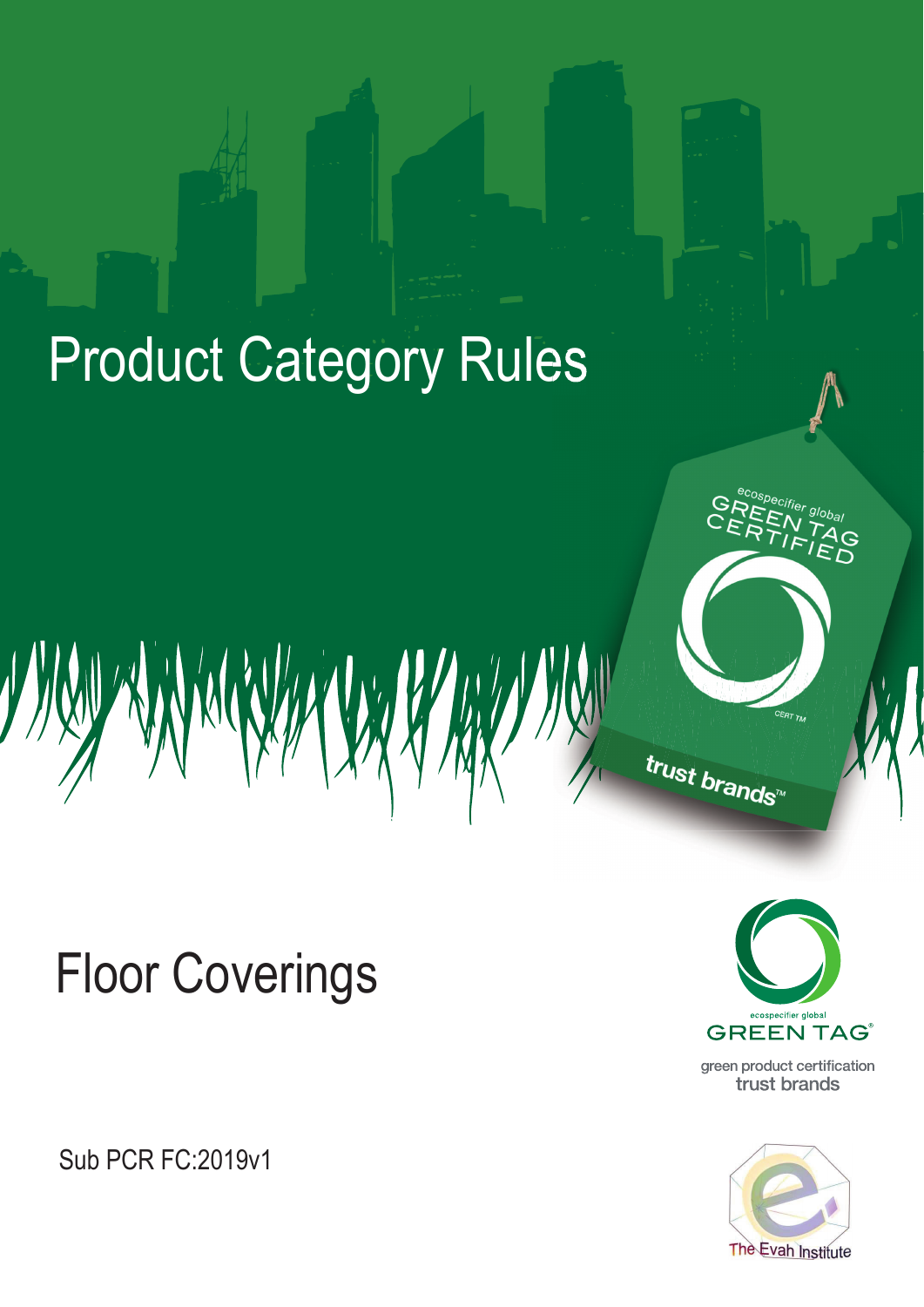## **GLOBAL GREENTAG INTERNATIONAL PTY LTD**

# **ENVIRONMENTAL PRODUCT DECLARATION (EPD) PROGRAM**

**Type III EPDs**

**Compliant to**

**EN 15804 +A1, ISO 14025 and ISO 21930**

**For construction products** 

**Sub Product Category Rules (PCR) based on Life Cycle Analysis**

**Floorcoverings sub PCR 2019 FC V1**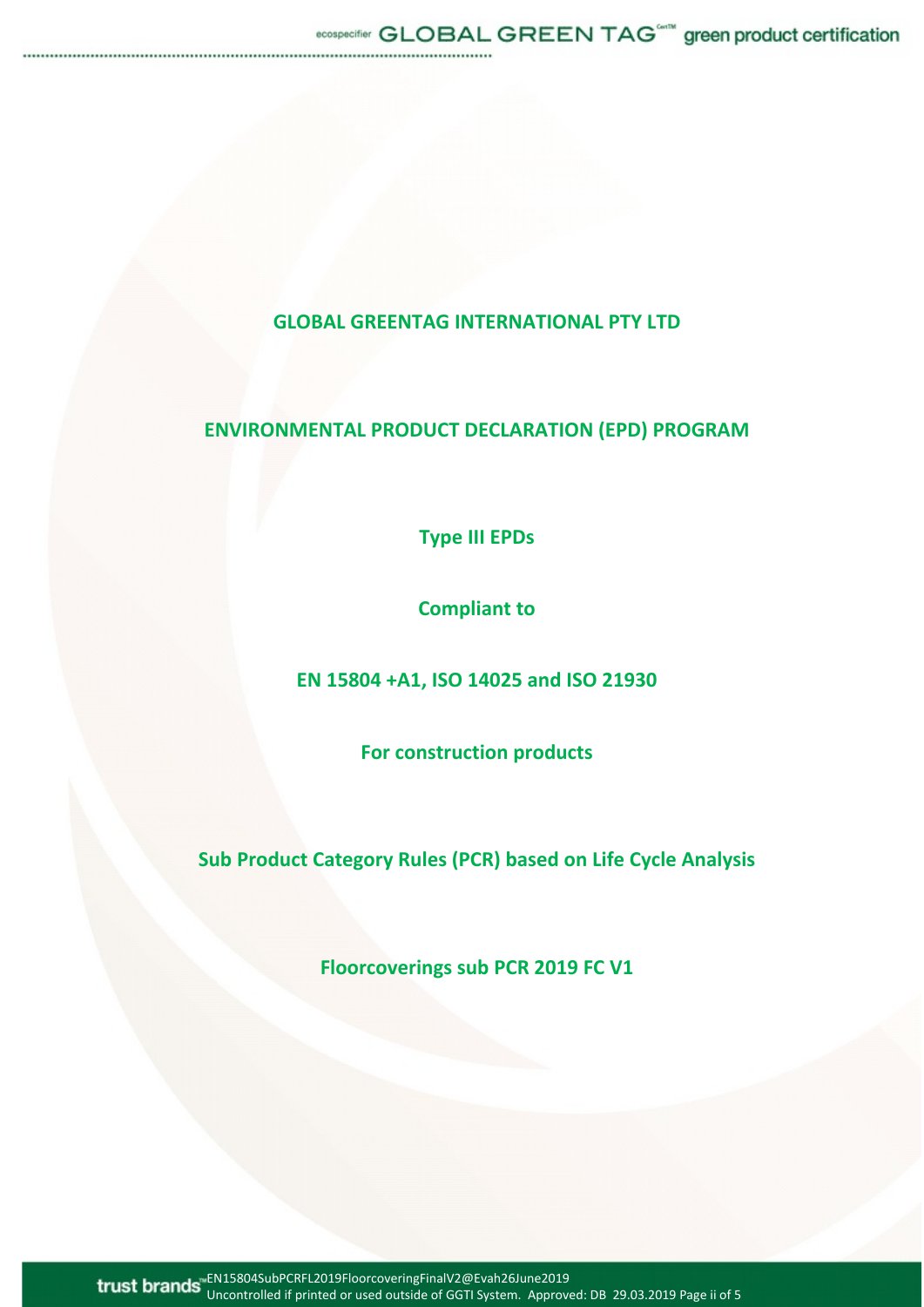## **I. Application**

While CEN standard EN 15804 serves as the core Product Category Rules (PCR)s pertaining to all product categories, this document contains sub PCRs that apply to a particular product category. The former is called the PCR master document and the latter is called the sub PCR. When new product assessments are needed, a sub PCR is developed and new rules defined for that category. As environmental health legislation is enacted, rules in the master document shall be revised with file name and revisions clearly marked so all such PCRs are identifiable for those points in time.

#### **II. Authors**

These product category rules, compiled by Delwyn Jones, Director Sustainability, The Evah Institute a Division of Ecquate Pty Ltd have been customised for this product class by Saphy Hau, Product Assessor, Global GreenTag. Rules were approved for Global GreenTag adoption by David Baggs, Program Director, Global GreenTag International Pty Ltd.

#### **III. Terms of Validity**

- Product Category Rules Floorcoverings sub PCR 2019 FC V1
- PCR issue date 25/06/2019 and Period of validity to 25/06/2022

#### **IV. Goal**

The intended goal of this sub PCR is a guide for developing EPDs for sets of defined product with specified functionality. Users include specifiers, manufacturers and stakeholders. It is valid for all such defined products and related components according to standards and technical approvals herein.

#### **V. Product Set Definition**

The declared product set includes floorcovering used for buildings of all kinds including fabrications of:

- resilient, dry or wet areas, moisture resistant, carpet, felting, underlay or backing made from:
- woven, non-woven, homogenous, heterogeneous, melded, laminated, cast or extruded forms of:
- metal, wood, pulp, paper, polymer, vinyl, rubber, plaster, wool, hair, fibre, fabric or composites

Where relevant specifications must conform to International and Australian Standards including:

- Australian and New Zealand Standard AS/NZS 2111.1:1996 Textile Floor Coverings Test and Measurements – Machine-made Textile Floor Coverings – Determination of Total Thickness and or;
- AS 1884 Floor coverings Resilient sheet and tiles.
- ASTM F970 Standard Test Method for Static Load Limit and EN 425/ISO 4918 Chair Castors test.
- AS ISO 9239 Reaction to fire tests for flooring; BCA Spec C1.10 Reaction to Fire and BCA section C1.10a Fire Hazard Properties – Floors, Walls and Ceilings;
- AS/NZS 1860.1:2002 Particleboard Flooring-Specifications; EN ISO 10582:2012 Resilient Floorcoverings Heterogeneous Vinyl Floorcoverings Specification; EN ISO 105874: 2012 Resilient, Laminate and Textile Floorcoverings Classification;
- AS 4586 Slip resistance classification of new pedestrian surface materials
- EN 13893 Resilient, laminate and textile floor coverings; EN 660-2 Determination of wear resistance; EN ISO 10581 Resilient floor coverings specifications
- International Standards Association Standard ISO/TC 219 Floor Coverings; ISO 14486:2012 Laminate Floor Covering – Specification

System outcomes and results are declared per unit mass and reflect product performance at reference conditions of exposure, strength, wear, temperature and humidity defined by 14025:2006, 6.7. The functional unit for cradle to grave EPDs reflects floorcovering service over 20 years in given sectors/ $m^2$ .

### **VI. Declared Unit**

The declared unit is floorcovering/kilogram (kg) cradle to gate.

#### **VII. Functional Unit**

Here the functional unit is 20 years floorcovering use in buildings in given sectors/ $m^2$  cradle to grave.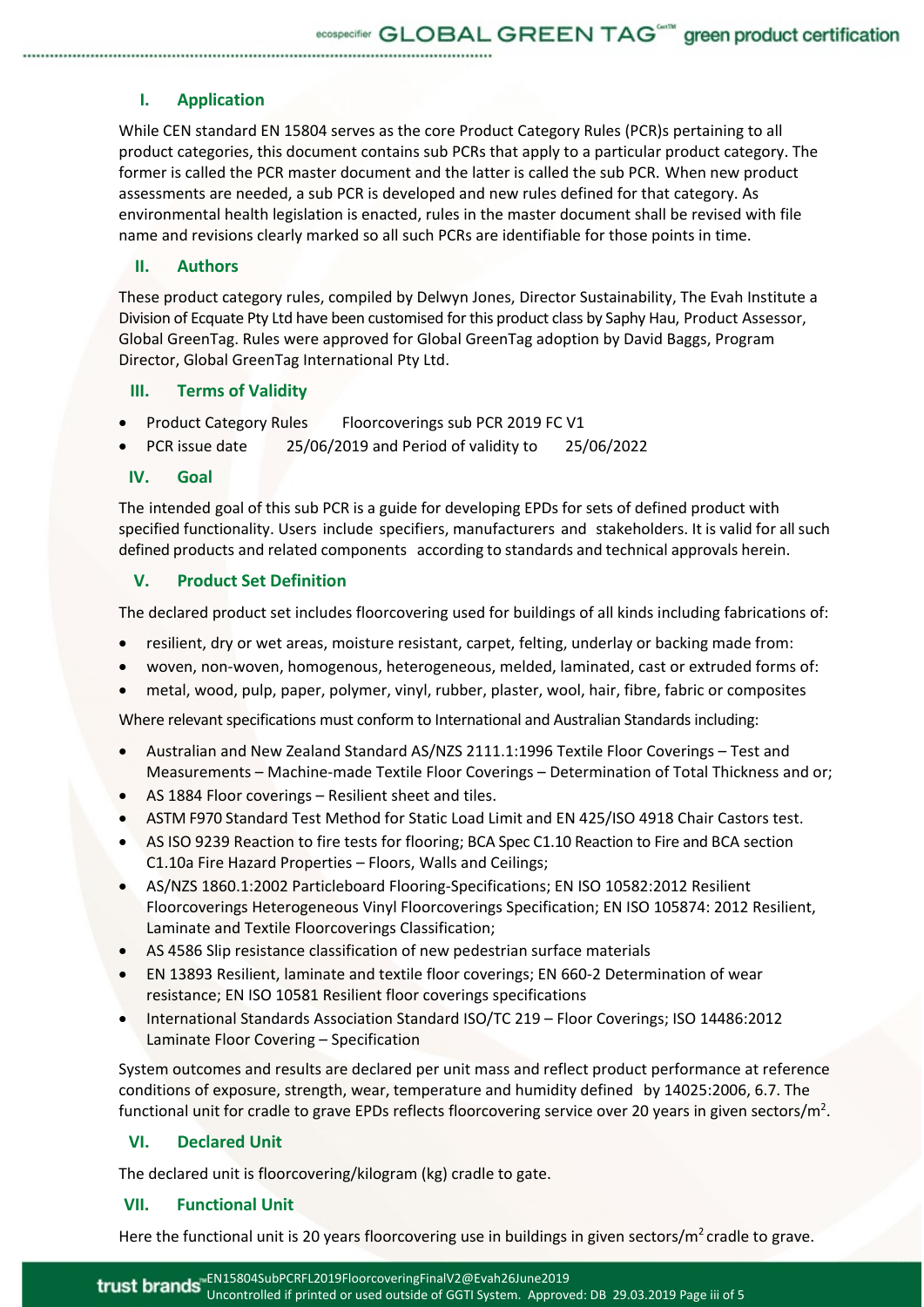#### **Normative References**

Australian and New Zealand Standard AS/NZS 2111.1:1996 Textile Floor Coverings – Test and Measurements – Machine-made Textile Floor Coverings – Determination of Total Thickness and or;

AS 1884 Floor coverings – Resilient sheet and tiles.

ASTM F970 Standard Test Method for Static Load Limit

EN 425/ISO 4918 Resilient and Laminate floor coverings: Castor chair test

AS ISO 9239 Reaction to fire tests for flooring;

BCA Spec C1.10 Reaction to Fire and BCA section C1.10a Fire Hazard Properties – Floors, Walls and Ceilings;

AS/NZS 1860.1:2002 Particleboard Flooring-Specifications

CENT/TR 15941 - 2010: Sustainability of construction works – Environmental Product Declarations-Methodology for the selection of generic data, CEN

CENT/TR 15942 - 2014: Sustainability of construction works - Environmental Product Declarations-Communication formats: business to business, CEN

CML LCA methodology, Institute of Environmental Sciences (CML), Faculty of Science, University of Leiden, Netherlands

EN ISO 10582:2012 Resilient Floorcoverings – Heterogeneous Vinyl Floorcoverings Specification;

EN ISO 105874: 2012 Resilient, Laminate and Textile Floorcoverings Classification;

AS 4586 Slip resistance classification of new pedestrian surface materials

EN 660-2 Resilient floor coverings – Determination of wear resistance – Part 2: Frick-Taber test.

EN ISO 10581 Resilient floor coverings Homogeneous poly(vinyl chloride) floor covering Specifications

EN 15643-1: 2011: Sustainability of construction works - Sustainability assessment of buildings – Part 1 general framework, CEN

EN 15643-2: 2011: Sustainability of construction works - Sustainability assessment of buildings – Part 2 framework for assessment of environmental performance, CEN

EN 15804: 2012: Sustainability of construction works, Environmental product declarations, European Committee for Standardisation (CEN)

EN15978 - 2011: Sustainability of construction works - Assessment of environmental performance of buildings - Calculation method, European Committee for Standardisation, CEN

International Standards Association Standard ISO/TC 219 – Floor Coverings

ISO 14486:2012 Laminate Floor Covering – Specification

ISO 6707-1:2004 Building and civil engineering: Vocabulary Part 1: General terms

ISO 9001:2008 Quality Management Systems Requirements

ISO 14001:2004 Environmental management systems: Requirements with guidance for use

ISO 14004:2004 EMS: General guidelines on principles, systems & support techniques

ISO 14015:2001 EMS: Environmental assessment of sites & organizations (EASO)

ISO 14020:2000 Environmental labels & declarations — General principles

ISO 14024:2009 Environmental labels & declarations -- Type I Principles & procedures

ISO 14025:2006 Environmental labelling & declarations Type III EPDs Principles & procedures

ISO 14031:1999 EM: Environmental performance evaluation: Guidelines

ISO 14040:2006 EM: Life cycle assessment (LCA): Principles & framework, London, BSI, 2006.

ISO 14044:2006 EM: LCA: Requirement & guideline LCI; LCIA Interpretation, London, BSI, 2006.

ISO 14050:2009 Environmental management: Vocabulary

ISO 14064:2006 EM: Greenhouse Gases: Organisation & Project reporting, Validation & verification

Uncontrolled if printed or used outside of GGTI System. Approved: DB 29.03.2019 Page 4 of 5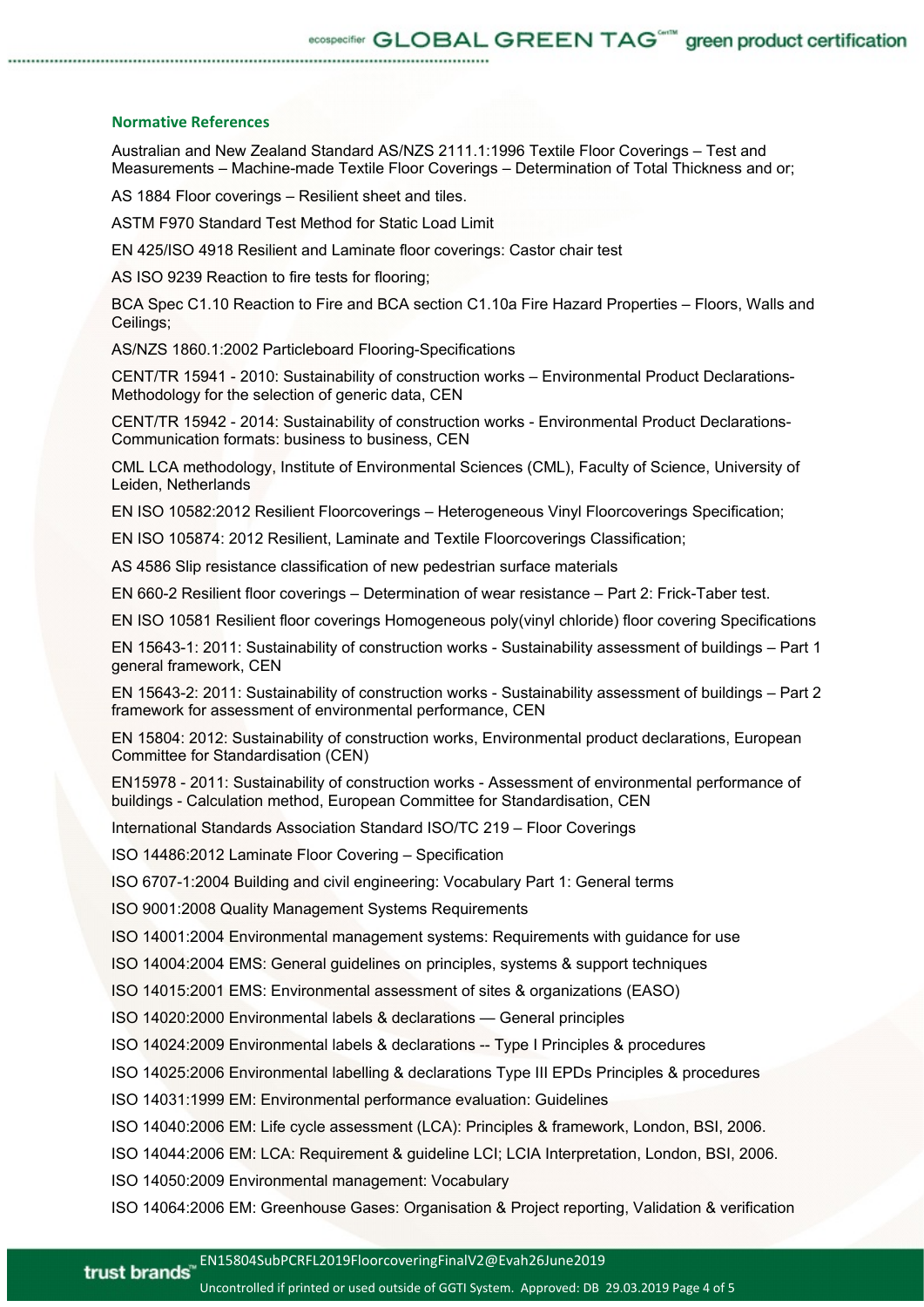ISO 15392:2008 Sustainability in building construction General principles

ISO 15686-1:2011 Buildings & constructed assets Service life planning Part 1: General principles

ISO 15686-2:2012 Buildings & constructed assets Service life (SL) planning Part 2: prediction

ISO 15686-8:2008 Buildings & constructed assets SL planning Part 8: Reference & estimation

ISO 21929-1:2011 Sustainability in building construction Sustainability indicators Part 1 Framework

ISO 21930:2007 Building construction: Sustainability, Environmental declaration of building products

ISO 21931-1:2010 Sustainability in building construction Framework for methods of assessment for environmental performance of construction works Part 1: Buildings

ISO 21932:2013 Sustainability in buildings and civil engineering works -- A review of terminology

#### General References

Australian & New Zealand [\(ANZECC\) Guidelines For Fresh & Marine Water Quality \(2000\)](http://www.environment.gov.au/topics/water/water-quality/national-water-quality-management-strategy) <http://www.environment.gov.au/water/quality/national-water-quality-management-strategy>

Basel Convention (2011) Control of Transboundary Movement of Hazardous Waste & Disposal <http://www.basel.int/portals/4/basel%20convention/docs/text/baselconventiontext-e.pdf>

BRE Global, BRE Environmental Profiles 2013: Product Category Rules for Type III EPD of construction products to EN 15804:2012+A1:2013, PN 514. Watford, BRE, 2014

Boustead (2014) Model 6 LCI database<http://www.boustead-consulting.co.uk/publicat.htm> USA & UK

EcoInvent (2014) LCI Model 3 database<http://www.ecoinvent.ch/> EcoInvent, Switzerland

Evah (2019) LCA Tools, Databases & Methodology at<http://www.evah.com.au/tools.html>

Franklin Associates (2014) US LCI Database<http://www.fal.com/index.html> Eastern Research Group US

GreenTag™ Certification (2019) [http://www2.ecospecifier.org/services\\_offered/greentag\\_certification](http://www2.ecospecifier.org/services_offered/greentag_certification)

GreenTag™ (2019) Product Category Rules<http://www.globalgreentag.com/greentag-epd-program>

Jones D., Mitchell. P. & Watson P. (2004) LCI Database for Australian Commercial Building Material: Report 2001-006-B-15, Sustainable Built Assets, CRC for Construction Innovation

Jones D.G et al. (2009) Chapter 3: Material Environmental LCA in Newton P et al., (eds) [Technology,](http://researchbank.swinburne.edu.au/vital/access/manager/Repository/swin:9578?start=2)  [Design & Process Innovation in the Built Environment,](http://researchbank.swinburne.edu.au/vital/access/manager/Repository/swin:9578?start=2) Taylor & Francis, UK

IBISWorld (2019) Market Research,<http://www.ibisworld.com.au/> IBISWorld Australia

International Energy Agency, Energy Statistics 2018 [http://www.iea.org/countries/](http://www.iea.org/countries/membercountries/)

Plastics Europe (2019) Portal<http://www.plasticseurope.org/plastics-sustainability/eco-profiles.aspx>

Pre (2017) SimaPro 8 Software, Netherlands<http://www.pre-sustainability.com/simapro-manuals>

Myhre et al, 2013, Anthropogenic and Natural Radiative Forcing Chapter 8 in Stocker et al (eds.) Climate Change 2013, AR5 of the IPCC, Cambridge U Press UK.<http://www.ipcc.ch/report/ar5/wg1/>

Roache S. K. (2012) IMF Report WP/12/115 China's Impact on World Commodity Markets <http://www.imf.org/external/pubs/ft/wp/2012/wp12115.pdf> International Monetary Fund

UNEP (2014) Persistent Organic Pollutants<http://www.chem.unep.ch/pops/> The UN

USLCI (2019) Life-Cycle Inventory Database [https://www.lcacommons.gov/nrel/search,](https://www.lcacommons.gov/nrel/search) USA

U.S. Geological Survey National Minerals (2019) <http://minerals.usgs.gov/minerals/pubs/> USA

US EPA (2014) Database of Sources of Environmental Releases of Dioxin like Compounds in U.S <http://cfpub.epa.gov/ncea/cfm/recordisplay.cfm?deid=20797> p 1-38, 6-9, USA.